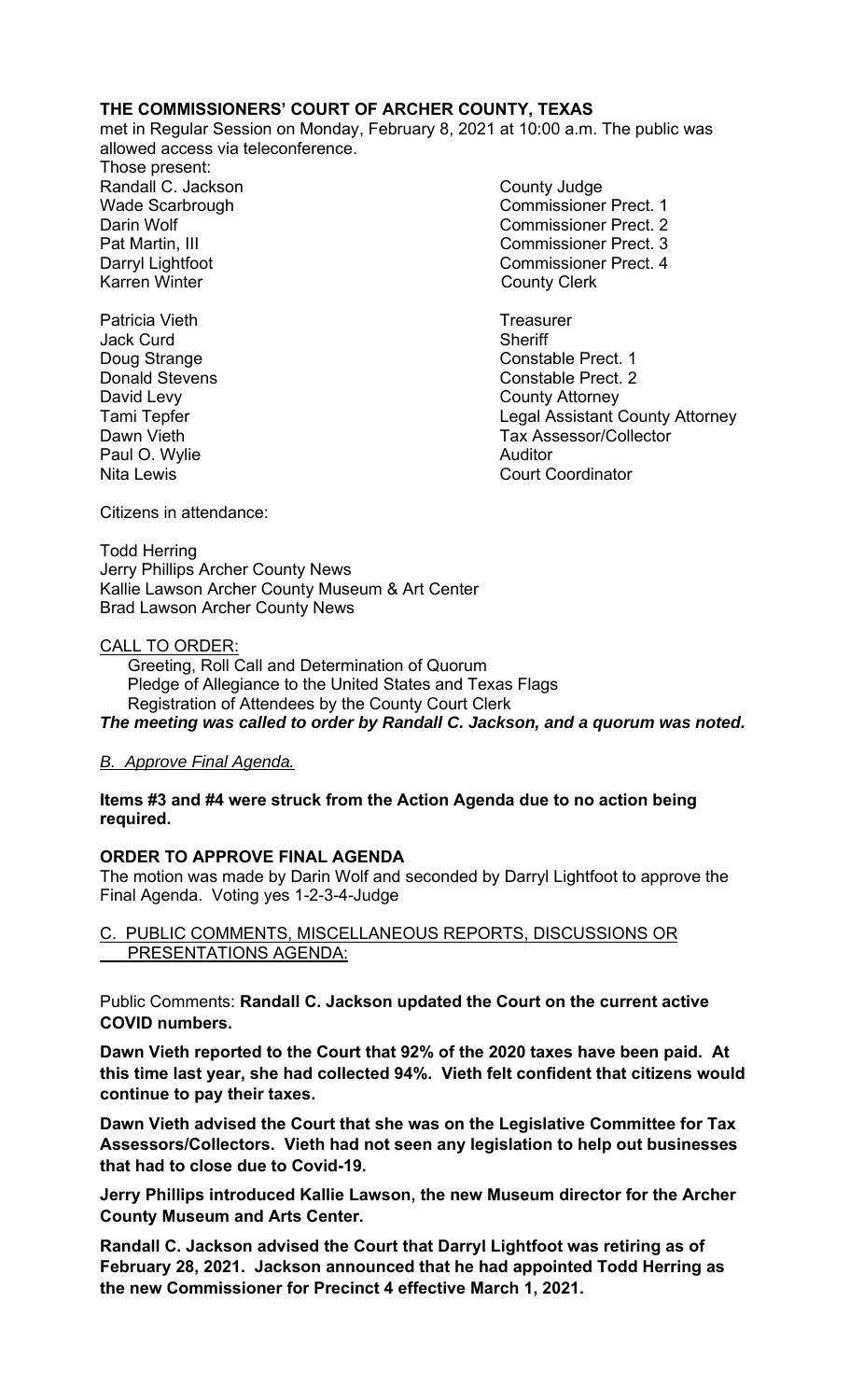# D. ACTION AGENDA:

1. Approve Departmental Reports.

# **ORDER APPROVING REPORTS**

The motion was made by Pat Martin, III and seconded by Darryl Lightfoot to approve Departmental Reports: **Treasurer; Indigent Health; County Agents**. Voting yes 1-2-3- 4-Judge

2. Approve Vouchers for Payment.

# **ORDER APPROVING VOUCHERS**

The motion was made by Wade Scarbrough and seconded by Darin Wolf to approve vouchers for payment. Voting yes 1-2-3-4-Judge

- **3.** Approve line item transfers. **Removed.**
- 4. Approve Education Certificates. **Removed.**
- 5. Approve Publisher's Certificates.

# **ORDER APPROVING CERTIFICATES**

The motion was made by Darryl Lightfoot and seconded by Pat Martin, III to approve publisher's certificates. Voting yes 1-2-3-4-Judge

6. Approve Minutes from previous month – January, 2021.

# **ORDER TO APPROVE MINUTES**

The motion was made by Darryl Lightfoot and seconded by Wade Scarbrough to approve Minutes from January, 2021. Voting yes 1-2-3-4-Judge

- **7.** Discuss and/or take action on *TxDOT County Road Fund Grant.* **Wade Scarbrough reported that he visited with a State Representative about an asphalt zipper. Scarbrough discussed not being able to purchase one under the grant but could lease one. David Levy discussed projects that would need the use of an asphalt zipper. Levy recommended contracting with a municipality that owned a zipper that might be interested in leasing. Darryl Lightfoot discussed having used a zipper in the past**. **Randall C. Jackson discussed the time frame of the grant. No action taken.**
- **8.** Discuss and consider approval of a Resolution authorizing each County Commissioner to sign environmental certification forms for their respective precincts to be submitted in the in *2020 TxDOT County Infrastructure Fund Grant Program.* **David Levy discussed the resolution allowing the County Commissioners to be able to sign environmental certifications forms.**

## **ORDER TO APPROVE RESOLUTION**

The motion was made by Pat Martin, III and seconded by Darin Wolf to approve a resolution authorizing County Commissioners to sign environmental certifications forms for their respective precincts for the 2020 TXDOT County Infrastructure Fund Grant Program. Voting yes 1-2-3-4-Judge

9. Discuss and/or take action on designated Funds for the Archer County Jail/Museum currently owned by *Archer County Museum & Art Center Inc.* Randall C. Jackson discussed funds that were in the County budget to restore an old fire truck. Paul O. Wylie, Jr. reported on how the funds were received for the museum. The amount of the funds are \$12,351.46. Wylie said that the intent of the money was for museum use. David Levy discussed the funds for restoring the fire truck should be given to the museum. Levy discussed Local Government Code 319 allowed the County to support a museum if it so chooses. Levy advised that since the funds were not taxpayer money, it was all donations, the County has the authority to disburse the funds. Kallie Lawson discussed